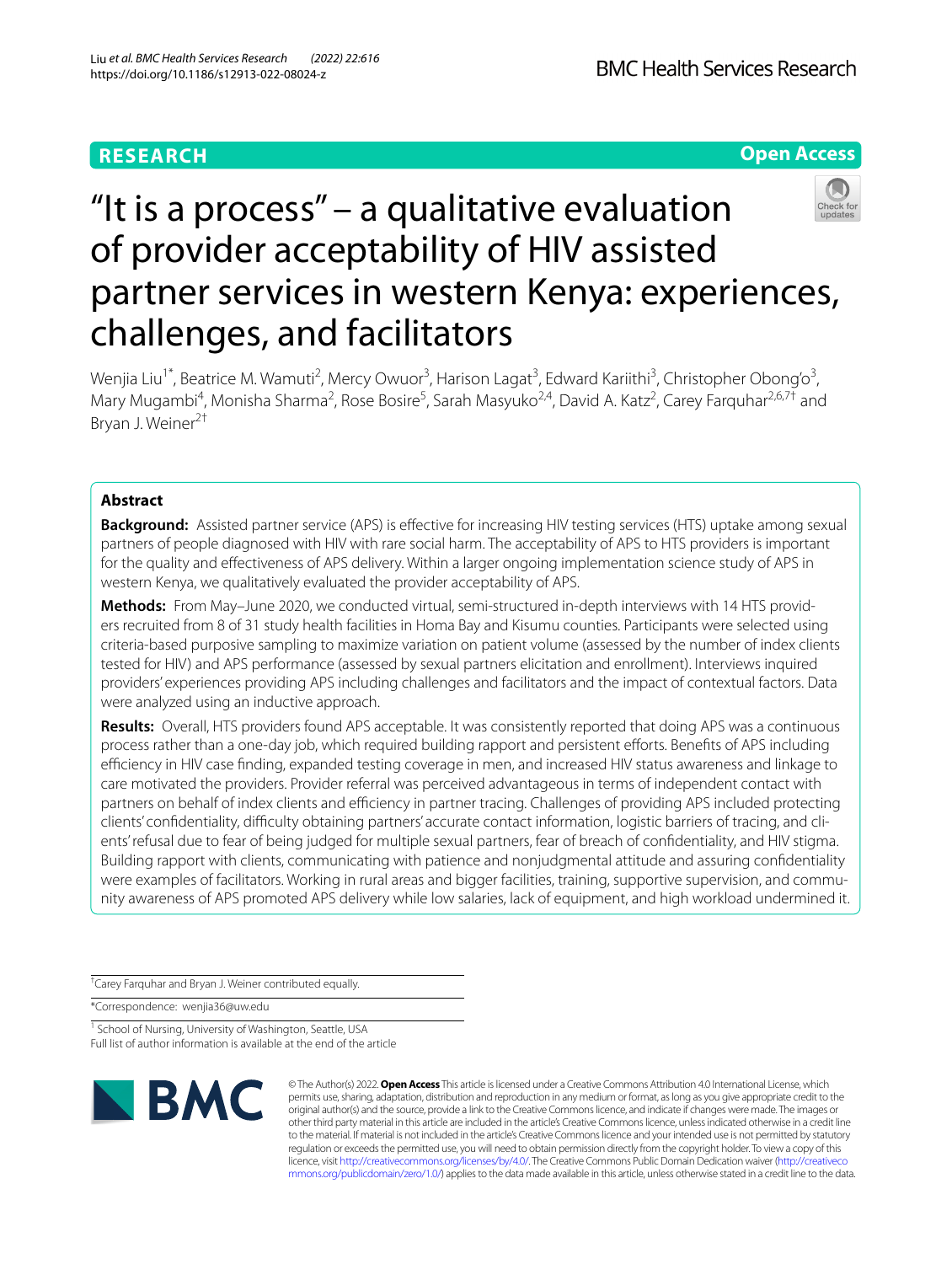**Conclusions:** HTS providers found APS acceptable. Delivering APS as a process was the key to success. Future scaleup of APS could consider encouraging provider referral instead of the other APS methods to improve efficiency and reduce potential harm to clients.

**Keywords:** Assisted partner services, Acceptability, HIV testing, Sexual partners, Western Kenya, Qualitative research

## **Background**

In Kenya, approximately 1.3 million adults were living with HIV in 2018 [[1](#page-9-0)]. However, only 79.5% knew their HIV-positive status, which lagged behind the frst "95" of the UNAIDS 95-95-95 goal  $[2]$  $[2]$ . A recent randomized controlled trial in Kenya reported HIV positivity of 35% among sexual partners of HIV-positive individuals [[3](#page-9-2)], much higher than the HIV prevalence in the general population in Kenya (4.9%) [[1](#page-9-0)]. And 13% of these sexual partners had never had HIV testing [[3\]](#page-9-2). Studies have shown the efectiveness of assisted partner service (APS) in increasing HIV testing and linkage to care [[3–](#page-9-2)[7](#page-9-3)]. Recently, WHO issued guidelines with a strong recommendation of ofering APS to all people with HIV [[8](#page-9-4)]. Currently, APS has been rolled out as standard of care in Kenya.

APS is a voluntary process where the sexual partners of consenting HIV-positive index clients are informed of their potential exposure to HIV transmission with the assistance of a trained provider. APS takes three forms: *provider referral*—providers confdentially contact partners and inform them of potential HIV exposure with the index client's consent without revealing the identity of the index client; *contract referral*—index clients agree to inform their partners within a time frame and if they are not able to do so, provider would inform their partners; and *dual referral*—providers and index clients contact and inform the partners together [[9](#page-9-5)].

Acceptability is one of the important components in feasibility studies and key considerations in program design and evaluation in implementation science [\[10](#page-9-6), [11\]](#page-9-7). While efectiveness studies examine the efects of an evidence-based intervention in the real world, feasibility studies demonstrate the experience and perceptions of the stakeholders involved in the implementation, revealing contextual factors that facilitate or impede the intervention to be implemented or scaled up and indicating strategies to optimize the intervention. According to Bowen et al., acceptability looks at how the service recipients and deliverers react to the intervention, or to what extent they are satisfed with receiving or delivering this service [\[10](#page-9-6)]. Acceptability can be assessed quantitatively using questionnaires or scales, or qualitatively with individual interviews or focus groups. It can be evaluated before, during or after

the intervention to look at the participants' anticipated or experienced responses to the intervention [[11\]](#page-9-7).

Two qualitative studies conducted in Kenya have revealed barriers and facilitators for implementing APS such as clients' fear of relationship ending, stigma, and trust between clients and HIV counselors [\[12](#page-9-8), [13](#page-9-9)]. However, neither examined acceptability of APS to the service providers and challenges of delivering APS from the providers' standpoint. As part of a larger ongoing implementation science study [\[14](#page-9-10)] which aimed to determine the efectiveness, feasibility, implementation fdelity, integration, and cost of APS when integrated in existing HIV service delivery in western Kenya, we qualitatively evaluated the acceptability of APS from the perspective of HIV testing services (HTS) providers. We explored their experience of providing APS, the barriers and the facilitators, and how contextual factors infuenced their experience.

## **Methods**

## **Study sites and participants**

This study was nested within the APS scale-up study, a larger ongoing implementation science study (R01AI134130) [[14](#page-9-10)] that aimed to scale-up APS in Kisumu and Homa Bay, two counties with the highest HIV prevalence (17.5%, 19.6%, separately) in Kenya [\[1](#page-9-0)]. In this study, HTS providers ask women who tested HIV positive to identify their male sexual partners, provide contact information of partners, and choose one of the three referral methods (contract referral, provider referral and dual referral) after providing adequate information on all the choices. The contacted male partners were further invited to receive APS for their other female sexual partners. Ofering clients free choice of APS allowed us to see a real-life picture of preference for APS methods. As at 31st March 2021, a total of 2,538 female index clients who were tested HIV positive had been enrolled and named 8,487 male sexual partners. Of the elicited male partners, 7,585 had been successfully traced and enrolled in the study, and 3,079 were found to be HIV positive. These HIV-positive male partners further elicited 7,746 female sexual partners with 5,544 being nonindex. Among those who received APS, over 80% of the female index clients and male partners who elicited partners chose provider referral. Therefore, our interviews had a particular focus on participants' acceptance of provider referral compared to the other APS methods.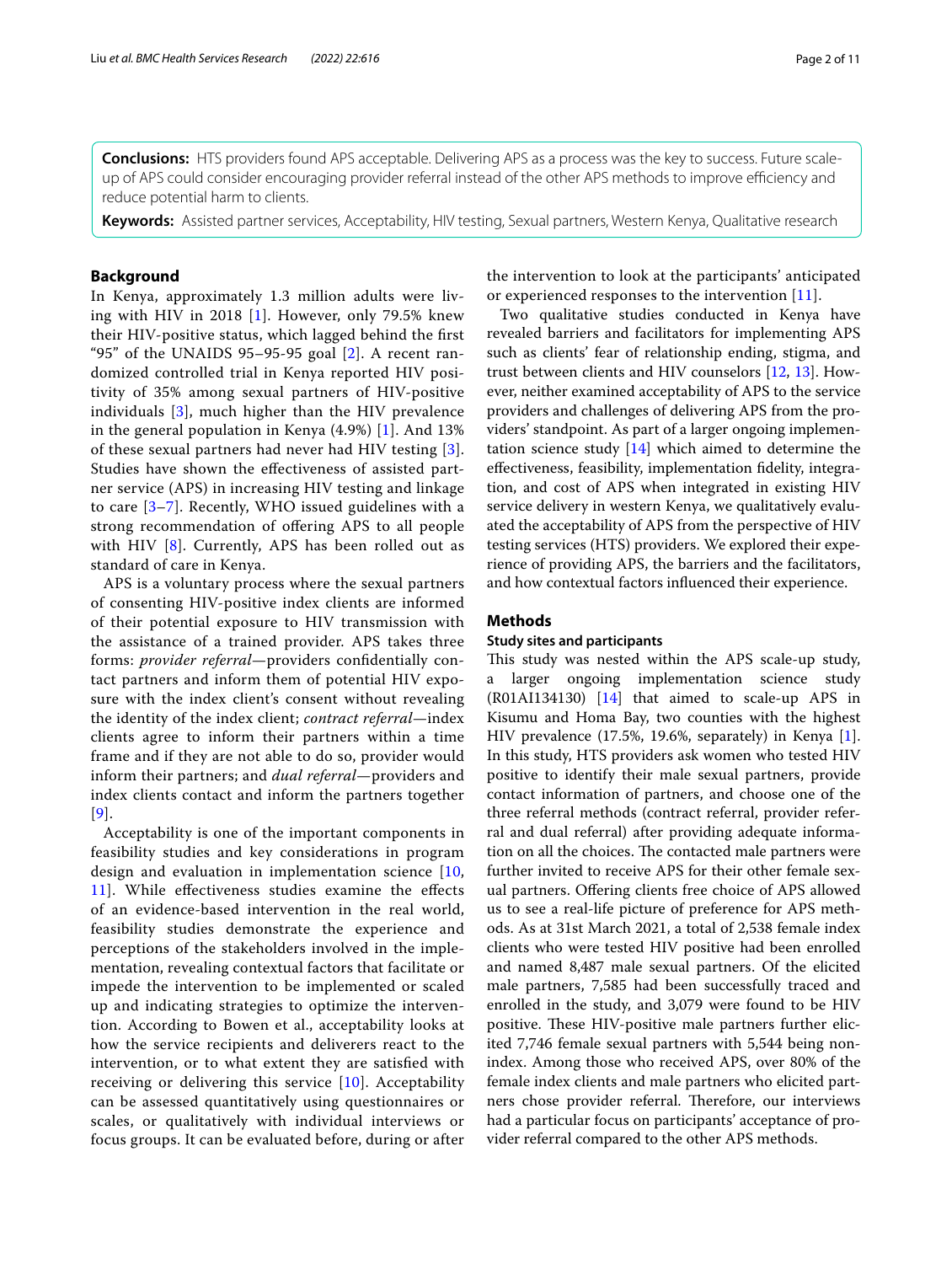HTS providers are lay workers trained and certifed by the Ministry of Health to provide HIV Testing Services at the health facilities and community, using providerinitiated testing and counselling, voluntary counselling and testing, targeted family and partner testing and other novel HTS approaches. The providers must be certified by National AIDS and STIs Control Programme (NAS-COP) and have a diploma in social science or counseling psychology to provide HTS in Kenya. They were either employed by the CDC and USAID implementing partners in collaboration with the Ministry of Health in Kenya or employed directly by APS Study to ensure study procedures were appropriately delivered and data were timely collected and uploaded. All the programs train their providers on HTS using the latest National HTS guidelines and on APS documentation and reporting.

To examine the acceptability of implementing APS among HTS provides, we purposefully selected 8 of the 31 health facilities to maximize variation on two criteria: APS service performance and patient volume. These selection criteria were used to facilitate exploration of whether HTS providers' experience of APS differed between high- and low-performing or high- and low-volume facilities. APS performance was measured by the partner elicitation ratio (the number of male partners identifed per female index client) weighted by the percentage of identifed male partners enrolled in the study, and facility volume was measured by the number of female clients tested for HIV in the facility. A high weighted partner elicitation ratio signifed high performance, and a high number of tested female clients signifed high volume. Calculations were based on the cumulative data from January to December 2019. Four facilities (one high-performance high-volume, one highperformance low-volume, one low-performance highvolume, one low-performance low-volume) from each county were included. At each facility, based on the facility stafng, one to four HTS providers who had received APS trainings, worked on APS for at least 3 months and were willing to participate in the study were included in the interviews.

## **Study procedures**

Eligible HTS providers were invited to participate in the semi-structured individual in-depth interviews (IDIs) conducted between May and June 2020. Interested participants were asked to sign the consent form and schedule the interview using a virtual platform. An experienced qualitative researcher (MO), who was independent of the implementation team, conducted the interviews in Kiswahili, Luo or English, based on participants' language preference. Participants were asked to talk in a quiet place and consent to be audio recorded. Sociodemographic characteristics including age, gender, place of residence, educational level, and length of time working as on HTS and on APS were collected. Each interview lasted one to two hours. While most were completed in a single session, several interviews required multiple sessions due to poor network, interruptions, diffcult time scheduling, or participant fatigue. Recorded interviews were transcribed verbatim and translated into English. Transcripts were peer-checked by another researcher (WL) to ensure the accuracy.

## **Data management and analysis**

Recorded interviews and corresponding transcripts were assigned an ID numbers with identifying information removed. Data were analyzed thematically using inductive coding. After reading the transcripts carefully, one researcher (WL) developed the codebook, and another researcher (MO) revised it. After the codebook was tested with two transcripts, the two researchers coded all the transcripts independently and reached consensus through discussion. Themes that derived from research questions and newly emerged from the data were identifed and discussed. Comparison analysis was further conducted to examine diferences in themes and subthemes between diferent types of facilities. ATLAS.ti version 8.4.4 (ATLAS.ti Scientifc Software Development GmbH, Berlin, Germany) and Excel were used for analysis.

## **Results**

## **Participant characteristics**

Fourteen HTS providers participated in the IDIs (Table [1](#page-3-0)). Most participants were female, over half were from rural, public facilities, and 72% were from high-volume facilities that had higher staffing. All the participants had completed postsecondary education, had worked as HTS providers for at least 16 months, and worked on APS for≥8 months.

The main themes and subthemes revealed by the analysis concerned: 1) overall experience of delivering APS; 2) challenges and facilitators of provider referral; and 3) contextual factors afecting provider acceptability of APS.

## *Theme 1: overall experience of delivering APS*

Overall, HTS providers perceived APS and provider referral as acceptable. Three providers perceived their APS experience as "good", two reported it was not that easy, and eight stated it was both good and bad. As to provider referral, nine providers perceived it as good, and fve perceived it as sometimes challenging.

*Doing APS is a process* Although not asked, participants consistently stated that doing APS is a continuous process, not a one-day job. This is demonstrated in each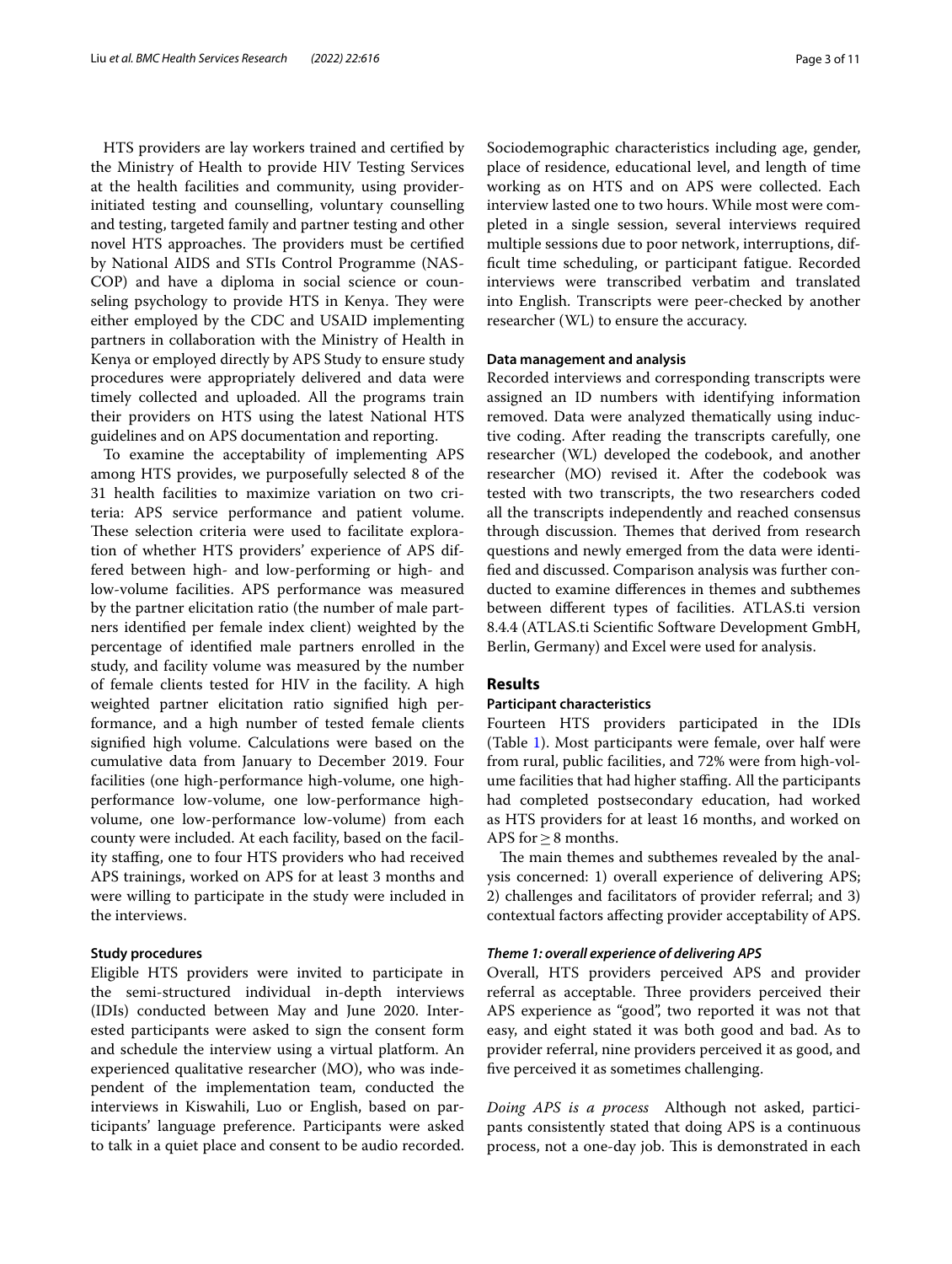## <span id="page-3-0"></span>**Table 1** Participants Characteristics  $(n=14)$

| Variable                                             | Mean (range) or n (%) |
|------------------------------------------------------|-----------------------|
| Age (years)                                          | $35(25-52)$           |
| Sex                                                  |                       |
| Male                                                 | 4 (29%)               |
| Female                                               | 10 (71%)              |
| Level of education                                   |                       |
| College diploma                                      | 12 (86%)              |
| Postgraduate                                         | 1(7%)                 |
| Certificate                                          | 1(7%)                 |
| County                                               |                       |
| Kisumu                                               | 7 (50%)               |
| Homa Bay                                             | 7 (50%)               |
| Urban/rural facility                                 |                       |
| Urban                                                | 5(36%)                |
| Rural                                                | 9(64%)                |
| Public/faith-based facility                          |                       |
| Public                                               | 9(64%)                |
| Faith-based                                          | 5(36%)                |
| Facility volume & performance                        |                       |
| High-volume high-performance                         | 6 (43%)               |
| High-volume low-performance                          | 4 (29%)               |
| Low-volume high-performance                          | 2(14%)                |
| Low-volume low-performance                           | 2(14%)                |
| Length of working time as an HTS provider<br>(years) | $5(1.3-12)$           |
| Length of working time doing APS (years)             | $1.7(0.7-3)$          |

step of APS, including partner elicitation, tracing, and notifcation. As one participant described:

*"When you are introducing APS, you don't expect it to work on the same day you have introduced it and succeed. It will be something gradual." (KII 018, from a high-volume high-performance public facility in rural area)*

First, clients need time to accept their HIV status, and become open to talk about sexual partners. Second, providers need to continuously follow up the index clients to elicit more because their sexual partners might keep changing. Third, tracing partners is a tortuous process with many challenges and obstacles, and once locating the partners, opening a dialogue about APS and persuading the partners to accept HIV testing also take time.

*"You know for some clients—this APS is something new to them, so some are shocked when you tell them that you want their sexual partners. So I have to create a rapport and explain to them what APS is. ...* 

*What the providers like about APS* One commonly reported benefit of APS was its efficiency in HIV case fnding and linkage to care. With specifc targets, it takes less time and resources compared to the past door-todoor testing approach.

"The good side is that at least it is specific; I mean *you just go to that person—it even saves on the resources. Maybe someone stays in somewhere and so you will just go to one person, not like you will go around the places testing from door to door." (KII 028, from a high-volume low-performance public facility in urban area)*

In addition, by doing APS, providers were able to reach the unreached clients who do not normally access health facilities, especially males.

*"APS is concerned with these male sexual partners who are not able to be tested. … I can say on my side most of the positive clients I have achieved are from APS, especially male." (KII 019, from a low-volume high-performance public facility in rural area)*

Having clients who are potentially HIV-exposed learn their status, receive treatment early and become virally suppressed if HIV-positive, and as a result, to beneft the whole families and curb HIV transmission in the society, has become a powerful motivation for most providers to do APS.

*"I do it to help and to leave other families happier or healthy, compared to when I know something and I just leave or I just keep calm yet within myself I know that this person could be having HIV so when I go, whether I get the person positive or negative I still fnd it good, I fnd I am happier and in my feel I have assisted." (KII 025, from a high-volume highperformance mission hospital in rural area)*

Almost every participant mentioned they had obtained knowledge, experience and skills over time. They gained a deeper understanding of APS, learned how to approach different clients and deal with various difficult situations, and also gained higher self-efficacy to implement APS.

*"When we started we found it difcult when we go for tracing, we didn't even have the words to tell*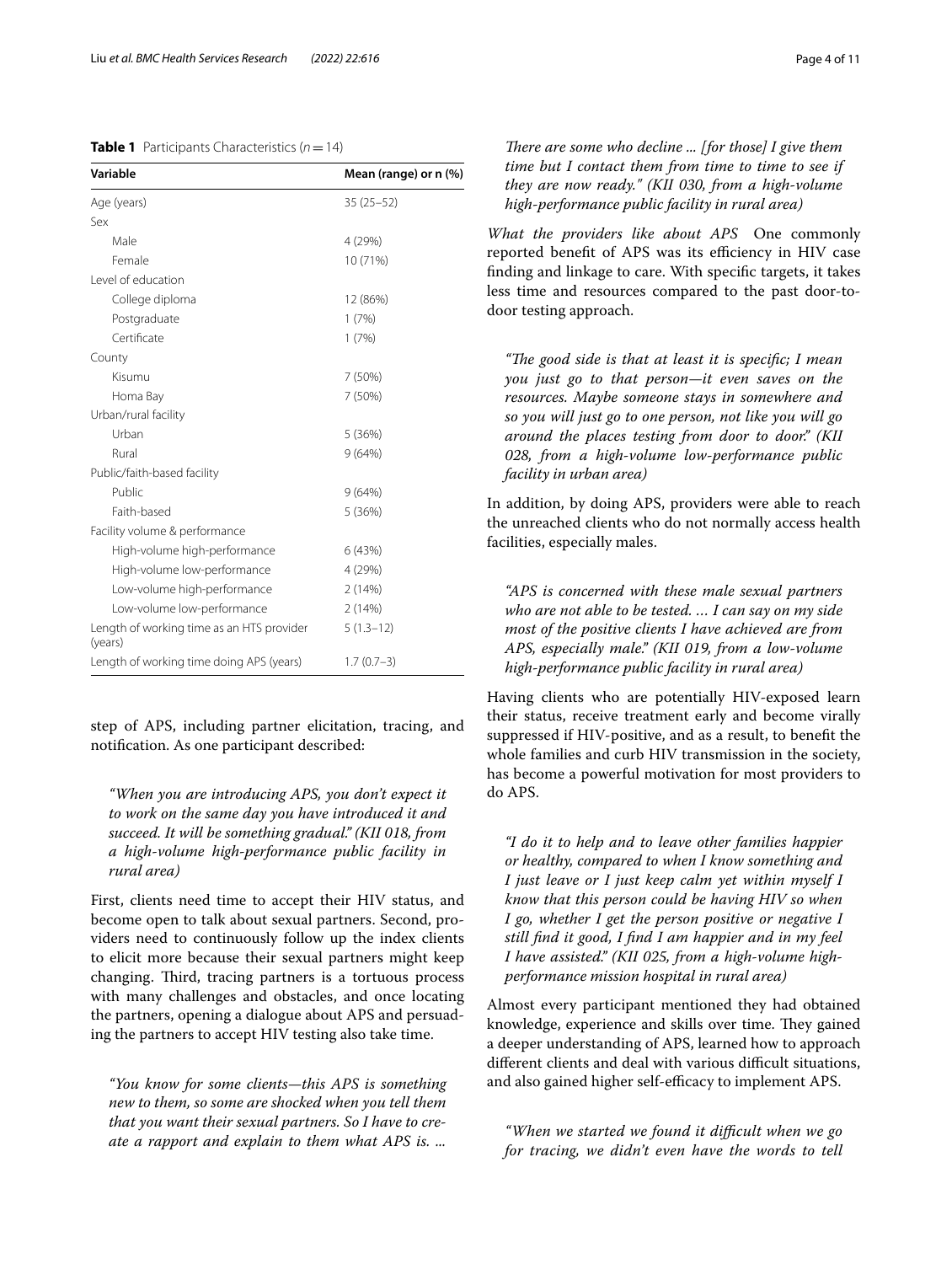*our clients for them to accept easily and get tested. But now after being taken for trainings and support supervision, we have learnt from other side we have shared our experiences and we are fnding it easier compared to when we started." (KII 025)*

*What the providers like about provider referral* Apart from the above-mentioned benefts of general APS, provider referral has several advantages relative to other modalities of APS. In provider referral, HTS providers are authorized to contact the partners on behalf of the index clients, leveraging their professional knowledge and communication skills. This relieves index clients' burden of disclosing HIV status to their partners and persuading them to receive HIV testing. It protects the index clients' confdentiality and avoids jeopardizing the index clients to intimate partner violence (IPV) or broken relationships.

*"if you want to tell me about contract referral, there is that fear, somebody will tell you, 'if I go and do it alone, how will I deliver it? How will I start telling my partner?' … So you fnd provider is worth doing because with the skills that we have and the guidelines that we have been given or that they have set for us makes it very easy for us now to reach them as opposed to the other methods." (KII 023, from a high-volume high-performance mission hospital in rural area)*

Moreover, tracing and informing the partners independently without relying on the index clients' engagement as in dual or contract referral makes it more efficient. It helps the providers identify more HIV cases within the same time period, reach the target easier and gain job satisfaction.

*"In contract referral as the names suggest, you have to sign something with the [index] client that you are going to do it within a particular period and... because our catchment area is big, some of these clients are maybe out of our catchment area. So getting the client might take long. ...So that makes me like the provider referral rather than contract." (KII 024, from a high-volume high-performance mission hospital in rural area)*

Although it is the clients who determine which referral method works best for them, nearly half of the providers preferred provider referral because of these advantages. Several participants believed all methods should be used to serve diferent situations.

## *Theme 2: challenges and facilitators of provider referral*

In provider referral, it is crucial to assure the confdentiality of both index clients and sexual partners. Clients' curiosity and demands for more information often put HTS providers in a dilemma. Some partners wanted to know where the HTS provider got their phone numbers, while some index clients wondered about the HIV status of partners identifed. Providers shared their strategies to deal with this dilemma:

*"I might say we have a suggestion box and your number was picked from the suggestion box. Or say maybe 'I'm calling from maybe the Ministry of Health, we had a directory so this number we have picked from a directory or Safaricom subscribers.'" (KII 024)*

"The index demands the results sometimes and this *has been a challenge on my side. …I will tell the client 'Since you know this guy, and you have the number, just call him and he will tell you our experience and the outcome." (KII 022, from a high-volume high-performance mission hospital in rural area)*

*Challenges and facilitators of partner elicitation* Half of participants found eliciting sexual partners from the index clients not easy, because "it is a sensitive part of a human being" (KII 023), and "telling someone strange about your sexual partner is not a joke; it is a serious thing" (KII 022). Most clients were not able to open up when they just knew that they were HIV-positive. Some feared of a breach of confdentiality; others worried that they might be judged for having multiple sexual partners.

"The moment you try to elicit more sexual partners, *they feel that you will look at them like they are not morally upright, so there is that fear of judging them." (KII 016, from a high-volume low-performance public facility in urban area)*

To address these challenges, several participants emphasized the importance of building good rapport with the clients, communicating with them in a nonjudgmental attitude, and assuring them of the confdentiality.

*"As a counsellor, you will need to do a proper counseling to make the [index] client understand that it is ok to have even up to 10 sexual partners... So the moment you put that partner at peace and if you develop that good relationship, then with time you will get more." (KII 016)*

Providers' patience and continuous follow-up with clients were of equal importance. "You just give them time"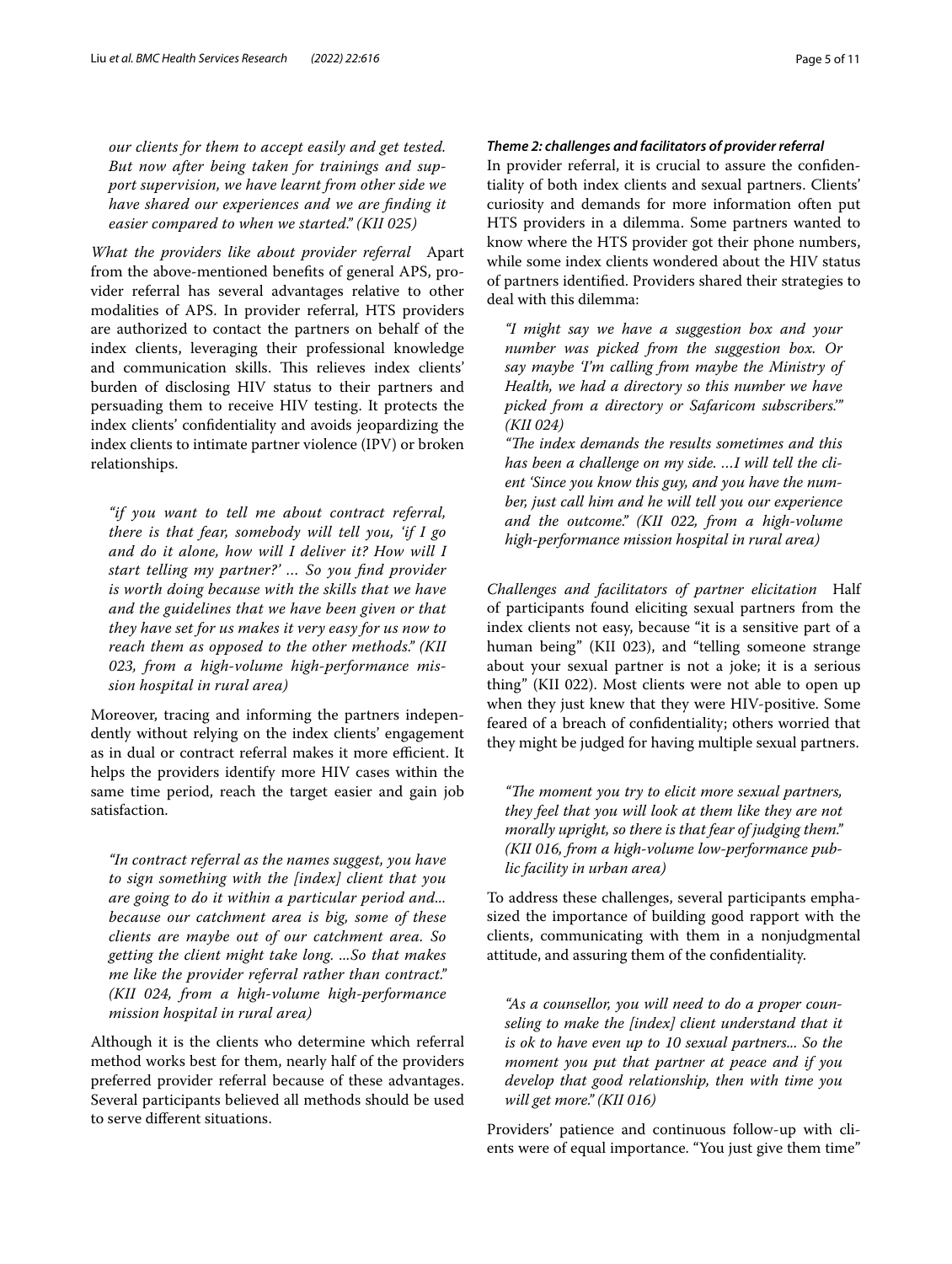(KII 027), and as your relationship became close, they would be able to open up. Another tactic was to collect the information before clients obtained their HIV testing result, because once they knew they were HIV-positive, they would fear disclosing their status and thus only provide the contact of their spouse. It was also helpful to obtain assistance from colleagues, community health volunteers, or peer educators who were more familiar to clients.

*Challenges and facilitators of partner tracing, informing and providing HIV testing* According to the partner tracing standard operating procedure (SOP), HTS providers are supposed to contact the partners by phone frst up to three times, then conduct a physical tracing. If that still fails, two additional tracing attempts either by phone or in person should be made.

In the interviews, six participants reported that their experience of tracing or informing the partners of their potential exposure to HIV was "not easy" or "hard," five said their experience was "both easy and hard," and two said it was "easy" or "not difficult."

Multiple participants experienced obstacles attributable to incorrect information provided by the index clients, in terms of phone number, locating information, or the character of the partner.

*"What can prevent me from doing provider referral is when the index client gives me the contacts of these sexual partners, most of these contacts are not going through; or the location she gave me is not the true location." (KII 018)*

In this case, building a good relationship with the index client so that she/he can provide the real picture is critical. However, sometimes even the index clients did not have the contact information of some partners (e.g., those casual ones a long time ago).

Poor weather, distance, geographical barriers and unavailable transport also created barriers for physical tracing.

*"You know where I work it rains a lot. And sometimes you don't have gumboots and you need to go look for a client where it is so muddy…" (KII 020)*

*"You fnd that it is also hard in that during the physical tracing, you need to go out and the sun is so scorching and you have to walk very far where*  *the motorbikes cannot reach." (KII 021, from a lowvolume high-performance mission hospital in urban area)*

Challenges also came from the sexual partners. Sometimes partners were busy with work and hard to schedule with; sometimes partners had moved to a new place but the index clients did not know. Providers also sufered from the partners' suspicion about their intention to call them, or the partners' defensive behaviors when they felt ofended by a stranger trying to learn about their sexual life.

*"Some will ask you 'Where did you get my number?' And they will insist and become very rude. Some throw nasty words at you or they will insult you: 'You are a con woman. You want to con me!'" (KII 027, from a high-volume low-performance public facility in urban area)*

*"If you can involve in contacting these male sexual partners, sometimes they feel 'Why are you asking me my sexual partners?' Sometimes they think that you want to be involved with that female sexual partner in sex activity." (KII 019)*

And many setbacks were from the partners' refusal and hostility due to HIV-related stigma. Some sexual partners did not pick up the phone when they saw the number was from a HIV-related facility or even put the number into blacklist. If the HTS provider visited them in person, some partners hid, and some chased them away.

*"I have been working in this community, they know that this is the person show tests for HIV at the facility.* So when they see me, they just run away. They *don't want me to go to their home." (KII 021)*

A couple of providers expressed safety concerns of working in the feld because they might be threatened, attacked, mistreated, or sexually harassed, even though cases were rare.

*"In some areas there is a lot of insecurity. You never know whether you will be attacked or not. … Like a case I tried to follow and the partner came out with a panga. And I ran away." (KII 016)*

According to participants, around 50–98% of the partners would agree to test for HIV once being informed of their potential HIV exposure. Some partners refused because they were not ready for HIV testing; some already knew their status. The key to success was to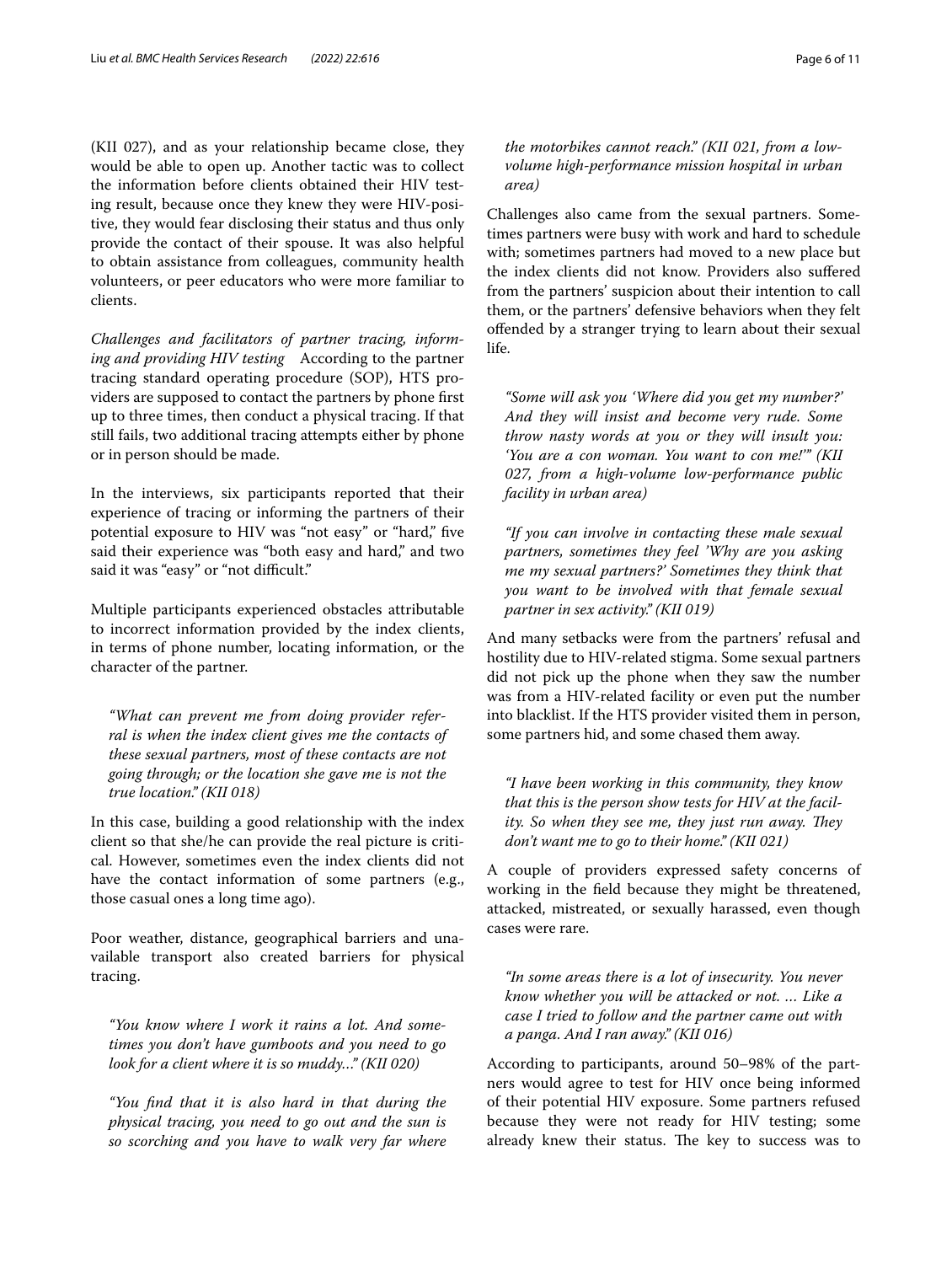create good rapport, help them understand the importance of knowing HIV status and also provide encouragement and support.

*"It is how you create the rapport with the client. If you are harsh, rude, the client will not agree but if you talk to the client slowly and tell them the benefts of knowing their status, you know, some of them will just agree." (KII 020)*

To address the partners' refusal to HIV testing services, some participants used the strategy of starting the conversation outside HIV to build rapport and bring up HIV later:

*"Before you do anything more with the client, you have to ask for the clients' health frst. So after contacting the client, promote other health services so that when you talk also about HIV, they will not reject. Tat is the method I have been using." (KII 019)*

Others pretended to do routine door-to-door testing with the target partner in mind to avoid disclosing the clients' identity. Sometimes changing the gender or age of the HTS providers also worked.

*"I link a fellow provider who is a female to deal with this male partner who is difcult. … Yes, men are more open to females." (KII 022)*

*"Maybe a client will see me as a bit elderly and when we have a younger person to talk to the youth, they will accept because they will feel like this provider is the same age as them." (KII 023)*

Another challenge was cost. Over half of the providers felt the cost of tracing the partners was high. Although they were provided with airtime for reimbursement for transport, the actual cost was often beyond the budget, where they had to do it out of pocket or suspend the service until they were reflled.

*"When I am doing it out of my pocket then I might fnd it sometimes difcult and I feel like 'ah, today I might not do this because I don't have enough cash.' So I will weigh, between myself, my family and the client..." (KII 018)*

Therefore, several participants suggested the facility ensure adequate airtime and provide fund for transport beforehand or reimburse it sooner. Additionally, considering that doing APS is a time-consuming process and every client is unique, nearly half of the participants claimed that the SOP needs to be improved to allow fexibility with diferent kinds of clients and situations.

*"It (the protocol) shouldn't be too limited because sometimes you will fnd that you have flled the tracing form and the client is still yet not cooperative. And remember you should do it 6 times and then give up on this client. But again you think this client needs help… so I think they should not be so strict." (KII 017, from a low-volume low-performance public facility in rural area)*

## *Theme 3: contextual factors afecting provider acceptability of APS*

*Rural versus urban residence* Ten participants mentioned tracing partners for APS was easier in rural areas because their residences in rural areas tends to be more permanent compared to people in urban areas who have to relocate frequently due to job or rental unit changes.

*"In rural areas, homes where the clients come from never change. And most people don't go to work … compared to towns somebody might be living in Migosi today, next time you go you fnd that she moved to somewhere where neighbors do not even know. Another thing, when you are going to test this client mostly during the day, people in town they go to work and that is the time when we are also at work, so scheduling with this person is hard." (KII 025)*

One participant said that due to concerns of privacy some people prefer going to facilities that are farther or more interior for HIV related services, which also made doing APS in rural area easier:

*"You will fnd someone starting to go to a facility that is far much interior… Most of the clients don't want to go to facilities that are along the road… So doing APS in a facility that is interior like a dispensary is easier than doing APS in facilities that are situated along the road." (KII 018)*

By contrast, one participant thought it was harder working in rural areas because of people' priority on basic life necessities and relatively low level of education and health literacy:

*"In rural, you will fnd people who are not literate.*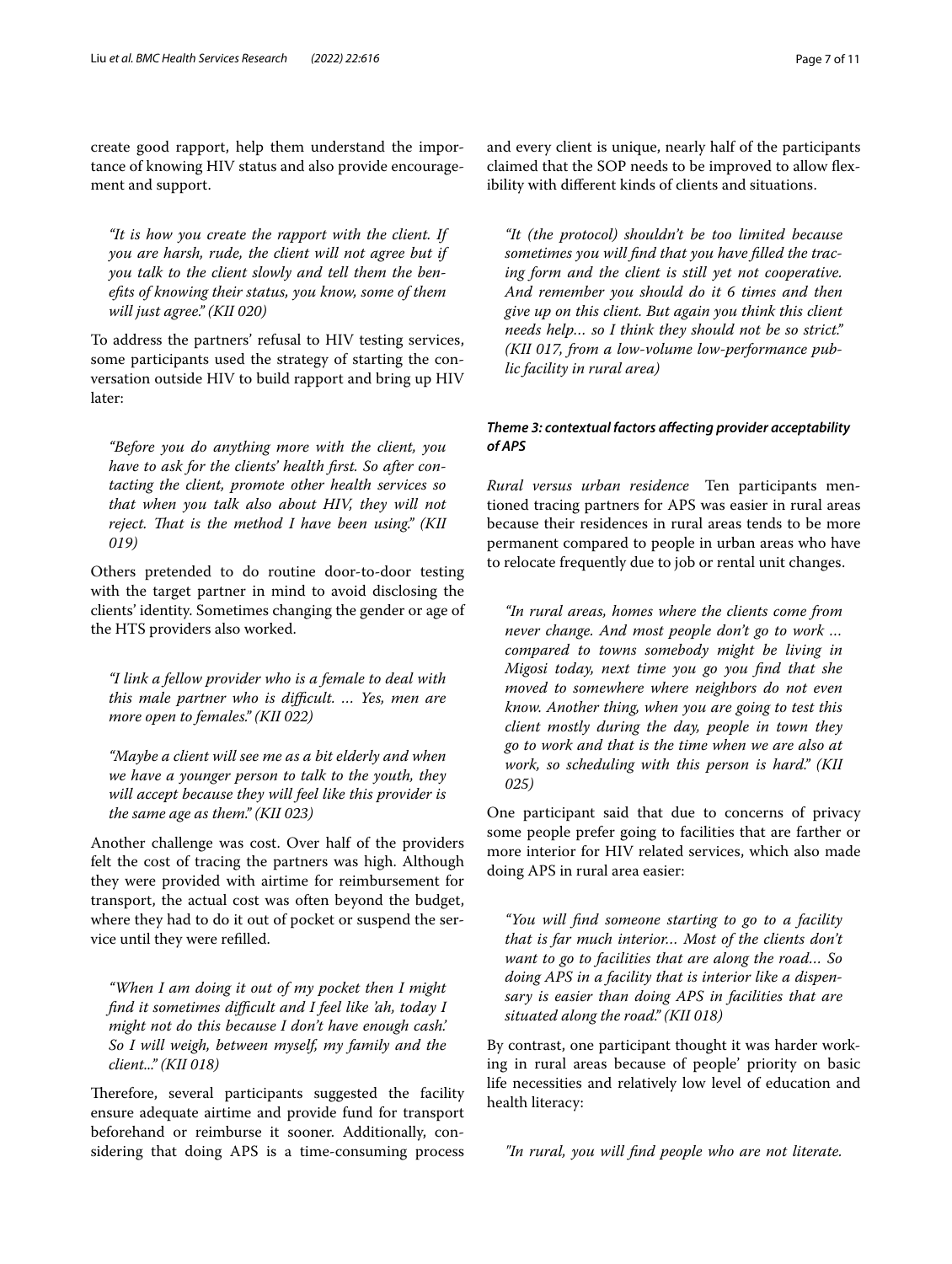*Giving information is like you are digging your own grave [laugh]. ... like now where I work the level of poverty is high. Will someone allow you to give them information on HIV and yet they are hungry? … Some will tell you, 'instead of telling me this, give me money so that I can feed frst.'" (KII 023)*

*Facility volume and number of providers* When asked about how facility and number of providers afected APS, six participants responded that APS worked better in bigger facilities where the patient flow and the number of providers are larger, and the range of service and drug inventory is broader.

*"In small facilities, the fow of clients is not there, the rate of positivity is also down. But in a bigger hospital like the county hospital or the sub county hospital, the number of clients who normally come for the test is high and so getting a client from this large number of clients is not a problem." (KII 018)*

Six participants believed that the size of the facility does not afect APS performance and what really matters is the stafng, quality of service, facility management and teamwork*.* Eight participants pointed out the signifcance of manpower: When there are too few HTS providers in a high-volume facility, the workload and quality of service would become a problem.

*Salary, incentives and working conditions* Over half of participants thought their salaries or incentives need to be increased. Three participants working in rural facilities mentioned they had to work during holidays or go without leave days.

*"The remuneration is a bit low and it is not very easy* to make ends meet for our families. This is a discour*agement." (KII 016)*

Participants also expressed the need for raincoats, gumboots, umbrellas, blood pressure machines and power backup in physical tracing.

*Trainings, support supervision* Participants consistently perceived the trainings and support supervision they had received helpful. During the trainings, they were able to exchange experiences, share problems, fgure out solutions and make strategic plans together, which "smoothened their work." The supervisors were also supportive. They helped pinpoint any ineffective actions that the providers were not aware of before, remind them what other actions need to be done, and assist with handling tough clients or situations. However, 9 out of the 14 participants pointed out the trainings were not adequate and suggested adding more refresher trainings.

*Community awareness of APS* The level of community awareness of APS also afected HTS providers' acceptance of implementing APS. All but three participants said most people in the community had heard about APS, mainly from HTS providers, health talks offered at the facility, or outreach services.

*"We normally give health talks. We normally have some outreaches. We have some satellites and so when we go there we talk about the APS. Within the facility every Tursday once a month a counsellor talks about APS. So the community they understand it." (KII 022)*

Six providers said most people reacted positively when they were introduced to APS, or they refused at the beginning but gradually accepted it. Four providers experienced mixed reactions from the community: While some say APS is good in that it helps people know their status and linked to care, others do not accept it due to fear of breach of confdentiality, concerns of broken relationship or fear of being judged for having multiple sexual partners. The others encountered mostly negative reactions from clients.

## **Discussion**

Contrary to most prior APS related qualitative studies that focused on clients' acceptance and perceptions of APS, our study revealed HTS providers' unique perspective on APS acceptability. Through the interviews, we elicited their particular experience of delivering APS to HIV-positive clients, the challenges and obstacles in service delivery, and their strategies and suggestions to facilitate APS delivery. The relative advantages of provider referral compared to other APS methods were also identifed.

Overall, the HTS providers found APS acceptable. The altruistic benefts of APS were strong contributors to this acceptability. Helping clients know their HIV status, linking them to care, improving the wellness of the whole family and reducing HIV transmission in the population were mentioned by many HTS providers as their motivation to provide APS. This altruism was also reported in Quinn et al's study  $[15]$  $[15]$ . Another factor that contributed to HTS providers' acceptability was the efficiency of APS in HIV case fnding and linkage to care. By precisely targeting the sexual partners of HIV-positive index clients, HTS providers were able to identify more HIV-positive individuals and link them to treatment faster. They were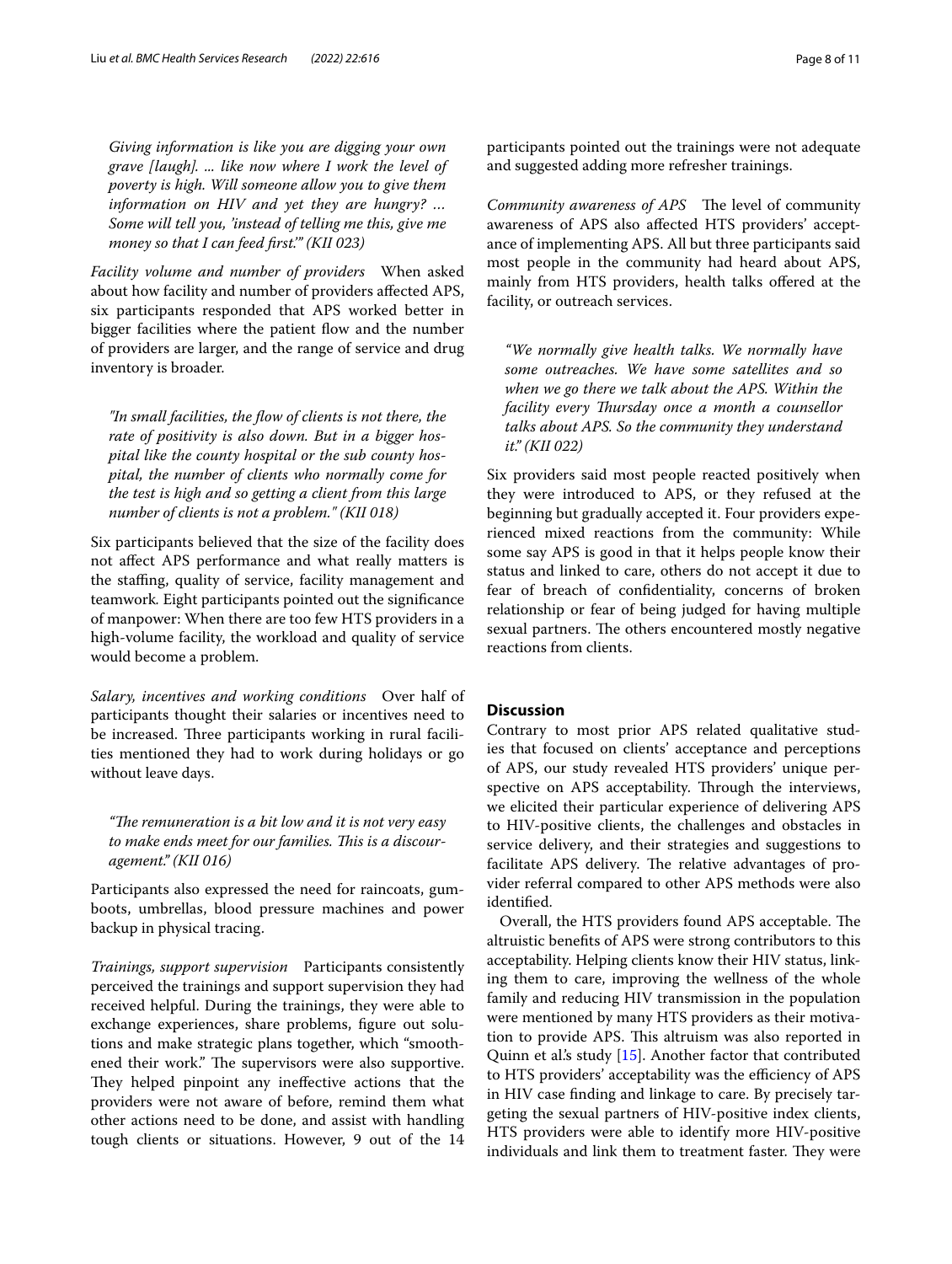also able to reach and involve more male clients to HIV testing and care who seldomly visited health facilities.

Our participants described many challenges when delivering APS. Although the barriers due to cost, weather, distance, geographic obstacles, and transport were also evident, the most prominent challenges were from the clients. For instance, as similarly reported in other studies  $[9, 15-17]$  $[9, 15-17]$  $[9, 15-17]$  $[9, 15-17]$  $[9, 15-17]$ , it was not easy to obtain accurate contact information of the sexual partners from the index clients, and tracing sexual partners was often challenging due to their relocation. Additionally, many setbacks were from the index clients' hesitancy to open up about their sexual partners and the partners' refusal and hostility when contacted due to distrust and HIVrelated stigma. These barriers reflected the clients' fear of breach of confdentiality and disclosure of HIV status. Many previous studies had reported clients' concern of confdentiality and the fear of stigma and discrimination, fear of blame and violence, and fear of broken relationship if their HIV-positive status was disclosed [\[12](#page-9-8), [13,](#page-9-9) [17](#page-10-0), [18\]](#page-10-1). Therefore, it is critical for HTS providers to assure clients' confdentiality when delivering APS. In our study, HTS providers shared strategies such as telling the sexual partners they got their numbers from a directory of certain customers, and pretending they were doing a doorto-door testing to protect the sexual partners' identify. These strategies could be adapted by other HTS providers to improve APS acceptance.

To overcome all these difficulties and achieve successful APS delivery, our participants emphasized the importance of building good rapport with clients, communicating with clients with patience and nonjudgmental attitude, and following up with clients with perseverance. As one of our subthemes indicated, "doing APS is a process." APS could not be achieved in one day, and rushing the process would undermine successful HTS delivery. This is an important implication and should be noted by future APS implementation and scale-up programs.

Another major fnding of our study is the high acceptability of providers referral compared to other referral methods among HTS providers. This preference was ascribed to its relative advantages including efficiency in contacting the sexual partners, relieving the index clients from the burden of disclosing HIV status, leveraging providers' professional knowledge and communication skills, and reducing the risk of IPV. In another qualitative study examining acceptance of partner notifcation for HIV positive clients in Ethiopia [[18\]](#page-10-1), HIV counselors also favored provider-assisted partner notifcation rather than client notifcation, because health professionals can provide better information and counseling and prevent misunderstanding and conficts that may be induced by client notifcation. In a recent cross-sectional survey by Samson et al. among Kenyan HIV infected clients [\[19\]](#page-10-2), a high proportion of the clients chose provider referral as the preferred referral method, which echoed the advantages of provider referral in professionalism and protection of clients' confdentiality. Empirical research has demonstrated that provider referral was the most efective approach in delivering information to partners and linking them to testing and care [[16,](#page-10-3) [20,](#page-10-4) [21\]](#page-10-5). Although some studies reported passive referral was clients' most preferred referral method [[19](#page-10-2)[–22](#page-10-6)], lack of communication skills and fear of broken relationships often prevent them from informing partners by themselves [\[20](#page-10-4)]. Therefore, leveraging the professional knowledge and communication skills in provider referral would improve acceptability of APS among service providers and protect clients from potential harm. But one caveat is that when the index client only has one sexual partner, provider referral will inevitably disclose the index client's identity [[12,](#page-9-8) [15](#page-9-11)].

As to contextual factors, we found that funding, human and material resources, training, and supervision are crucial for successful APS delivery and substantially afect HTS providers' acceptance of APS. While efective trainings and support supervision facilitated APS delivery, delayed reimbursement of transport and airtime, low salaries, lack of equipment, and high workload undermined it. Previous studies have reported lack of training, resources, or funding as structural barriers of APS delivery and scale-up [\[15](#page-9-11)[–17](#page-10-0), [22](#page-10-6), [23\]](#page-10-7). For APS to be applied in broader settings, it is important to ensure adequate funding and training for the service deliverers. We also observed increased community awareness of APS. A study conducted in Kenya in 2016 had reported that lack of community awareness impeded the uptake of APS [[12\]](#page-9-8), when APS was still a novel concept. Currently, more people have been aware of APS and willing to accept it, which also increased HTS providers' acceptance of APS.

## **Strengths and limitations**

This study had several strengths. First, it revealed the acceptability of APS from the particular perspective of the service deliverers, which created important implications for the improvement of quality and efficiency of APS delivery. Second, the criteria-based purposive sampling used in this study maximized the sample's representativeness of different types of facilities. Third, one coder from the local community who also conducted the interviews ensured the interpretation was not divorced from the interview context and the local culture. And the frequent peer debriefng and dialogue between the coders ensured credibility. We also had limitations. First, the COVID-19 epidemic has restricted in-person contact and thus all interviews were conducted virtually. This has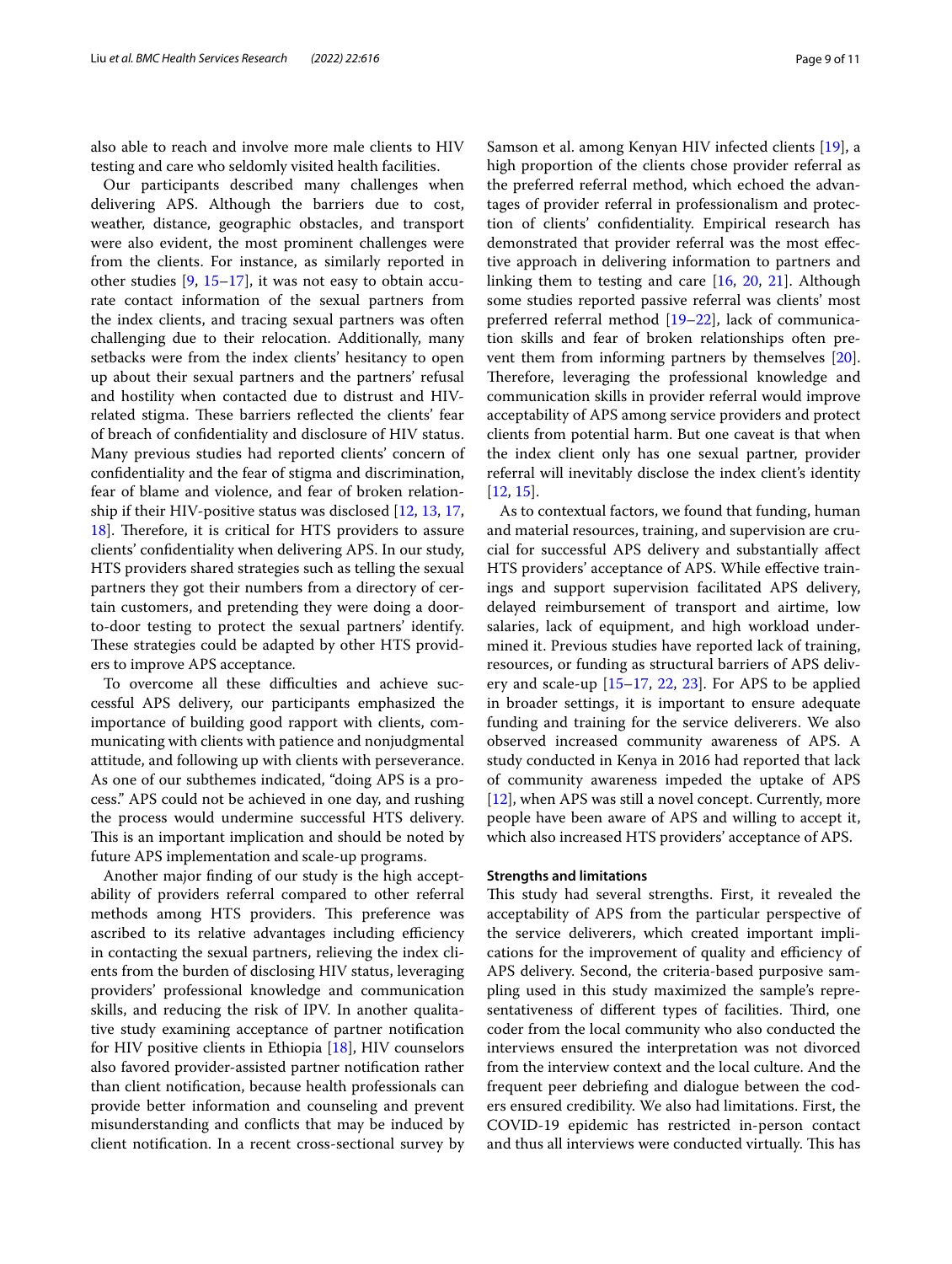led to missing information including background environment and nonverbal signals. However, audio-recording the interviews and verbatim transcription preserved the essential elements of the conversations and provided valuable information about APS delivery. Second, the sample size was small and restricted our ability to analyze the similarities and variances between diferent types of facilities. Future research can consider expanding the sample size from each type of facility to increase the power of comparison analysis.

## **Conclusions**

The HTS providers in our study perceived APS especially provider referral acceptable. Future scale-up of APS should take into consideration the identifed barriers and facilitators that afected providers' acceptance to improve APS delivery. Patience, persistence, and good rapport with clients should be encouraged, and the importance of assuring clients' confdentiality should be emphasized. Ensuring adequate funding, training and resources can improve providers' motivation to deliver APS. Promoting provider referral instead of other referral methods may increase the efficiency and safety of partner notification, HIV-positive case fnding and linkage to care.

#### **Abbreviations**

APS: Assisted partner services; ART: Antiretroviral therapy; HTS: HIV testing services; IDI: In-depth interviews; IPV: Intimate partner violence; SOP: Standard operating procedure.

#### **Acknowledgements**

We would like to thank all the interview participants in Kisumu and Homa Bay for their time and contribution and all the administrative staff in Kenya and Seattle who helped facilitate the study administration, participants recruitment and data collection.

## **Authors' contributions**

CF, BJW, EK, CO and BMW conceived and designed the study. BJW, BMW and WL developed the study protocol and interview guides. MM, MS, RB and SM coordinated the study implementation. HL and EK facilitated data collection. MO conducted data collection, transcription, and translation. MO and WL analyzed the data. WL drafted the manuscript and the other authors reviewed and revised the manuscript. All authors read and approved the fnal manuscript.

#### **Funding**

This work was supported by the National Institutes of Health (NIH) National Institutes of Allergy and Infectious Disease (NIAID) [grant number R01AI134130].

## **Availability of data and materials**

The datasets (transcripts) used and analyzed during the current study are available from the corresponding author on reasonable request.

## **Declarations**

## **Ethics approval and consent to participate**

The larger study was approved by the Kenyatta National Hospital Ethics and Research Committee (P465/052017) and the University of Washington Institutional Review Board (STUDY00002420). All participants gave written informed consent before taking part in the interview. This study was performed in accordance with the Declaration of Helsinki.

## **Consent for publication**

Not applicable.

## **Competing interests**

The authors declare that they have no competing interests.

#### **Author details**

<sup>1</sup> School of Nursing, University of Washington, Seattle, USA. <sup>2</sup> Department of Global Health, University of Washington, Seattle, USA. <sup>3</sup>PATH-Kenya, Kisumu, Kenya. <sup>4</sup> National AIDS and STI Control Programme, Kenya Ministry of Health, Nairobi, Kenya. <sup>5</sup> Kenya Medical Research Institute, Nairobi, Kenya. <sup>6</sup> Department of Medicine, University of Washington, Seattle, USA.<sup>7</sup> Department of Epidemiology, University of Washington, Seattle, USA.

Received: 24 May 2021 Accepted: 27 April 2022 Published online: 07 May 2022

#### **References**

- <span id="page-9-0"></span>1. National AIDS and STI Control Programme (NASCOP). KENPHIA 2018 Preliminary Report 2020. [https://phia.icap.columbia.edu/wp-content/](https://phia.icap.columbia.edu/wp-content/uploads/2020/02/KENPHIA-2018_Preliminary-Report_final-web.pdf) [uploads/2020/02/KENPHIA-2018\\_Preliminary-Report\\_fnal-web.pdf](https://phia.icap.columbia.edu/wp-content/uploads/2020/02/KENPHIA-2018_Preliminary-Report_final-web.pdf).
- <span id="page-9-1"></span>2. UNAIDS. Understanding fast track: Accelerating action to end the AIDS epidemic by 2030 2014. [https://www.unaids.org/sites/default/fles/](https://www.unaids.org/sites/default/files/media_asset/201506_JC2743) [media\\_asset/201506\\_JC2743](https://www.unaids.org/sites/default/files/media_asset/201506_JC2743) \_Understanding\_FastTrack\_en.pdf.
- <span id="page-9-2"></span>3. Cherutich P, Golden MR, Wamuti B, Richardson BA, Asbjornsdottir KH, Otieno FA, et al. Assisted partner services for HIV in Kenya: a cluster randomised controlled trial. Lancet HIV. 2017;4(2):e74–82.
- Henley C, Forgwei G, Welty T, Golden M, Adimora A, Shields R, et al. Scaleup and case-fnding efectiveness of an HIV partner services program in Cameroon: an innovative HIV prevention intervention for developing countries. Sex Transm Dis. 2013;40(12):909.
- 5. Myers RS, Feldacker C, Cesar F, Paredes Z, Augusto G, Muluana C, et al. Acceptability and Efectiveness of Assisted Human Immunodefciency Virus Partner Services in Mozambique: Results From a Pilot Program in a Public. Urban Clinic Sex Transm Dis. 2016;43(11):690–5.
- 6. Dalal S, Johnson C, Fonner V, Kennedy CE, Siegfried N, Figueroa C, et al. Improving HIV test uptake and case fnding with assisted partner notifcation services. AIDS. 2017;31(13):1867–76.
- <span id="page-9-3"></span>7. Mahachi N, Muchedzi A, Tafuma TA, Mawora P, KariukiL,SemoBw, et al. Sustained high HIV case-fnding through index testing and partner notifcation services: experiences from three provinces in Zimbabwe. 2019;22: e25321.
- <span id="page-9-4"></span>8. World Health Organization. Consolidated guidelines on HIV testing services for a changing epidemic 2019. [https://www.who.int/publicatio](https://www.who.int/publications-detail/consolidated-guidelines-on-hiv-testing-services-for-a-changing-epidemic) [ns-detail/consolidated-guidelines-on-hiv-testing-services-for-a-chang](https://www.who.int/publications-detail/consolidated-guidelines-on-hiv-testing-services-for-a-changing-epidemic) [ing-epidemic.](https://www.who.int/publications-detail/consolidated-guidelines-on-hiv-testing-services-for-a-changing-epidemic)
- <span id="page-9-5"></span>9. World Health Organization. Guidelines on HIV self-testing and partner notifcation: supplement to consolidated guidelines on HIV testing services. World Health Organization; 2016. [https://apps.who.int/iris/handle/](https://apps.who.int/iris/handle/10665/251655) [10665/251655.](https://apps.who.int/iris/handle/10665/251655)
- <span id="page-9-6"></span>10. Bowen DJ, Kreuter M, Spring B, Cofta-Woerpel L, Linnan L, Weiner D, et al. How we design feasibility studies. Am J Prev Med. 2009;36(5):452–7.
- <span id="page-9-7"></span>11. Sekhon M, Cartwright M, Francis JJ. Acceptability of healthcare interventions: an overview of reviews and development of a theoretical framework. BMC Health Serv Res. 2017;17(1):1–13.
- <span id="page-9-8"></span>12. Goyette M, Wamuti BM, Owuor M, Bukusi D, Maingi PM, Otieno FA, et al. Understanding Barriers to Scaling Up HIV-Assisted Partner Services in Kenya. AIDS Patient Care STDS. 2016;30(11):506–11.
- <span id="page-9-9"></span>13. Monroe-Wise A, MaingiMutiti P, Kimani H, Moraa H, Bukusi DE, Farquhar C. Assisted partner notifcation services for patients receiving HIV care and treatment in an HIV clinic in Nairobi, Kenya: a qualitative assessment of barriers and opportunities for scale-up. J Int AIDS Soc. 2019;22(Suppl 3): e25315.
- <span id="page-9-10"></span>14. Kariithi E, Sharma M, Kemunto E, Lagat H, Otieno G, Wamuti BM, et al. Using Assisted Partner Services for HIV Testing and the Treatment of Males and Their Female Sexual Partners: Protocol for an Implementation Science Study. JMIR Res Protoc. 2021;10(5): e27262.
- <span id="page-9-11"></span>15. Quinn C, Nakyanjo N, Ddaaki W, Burke VM, Hutchinson N, Kagaayi J, et al. HIV Partner Notifcation Values and Preferences Among Sex Workers,